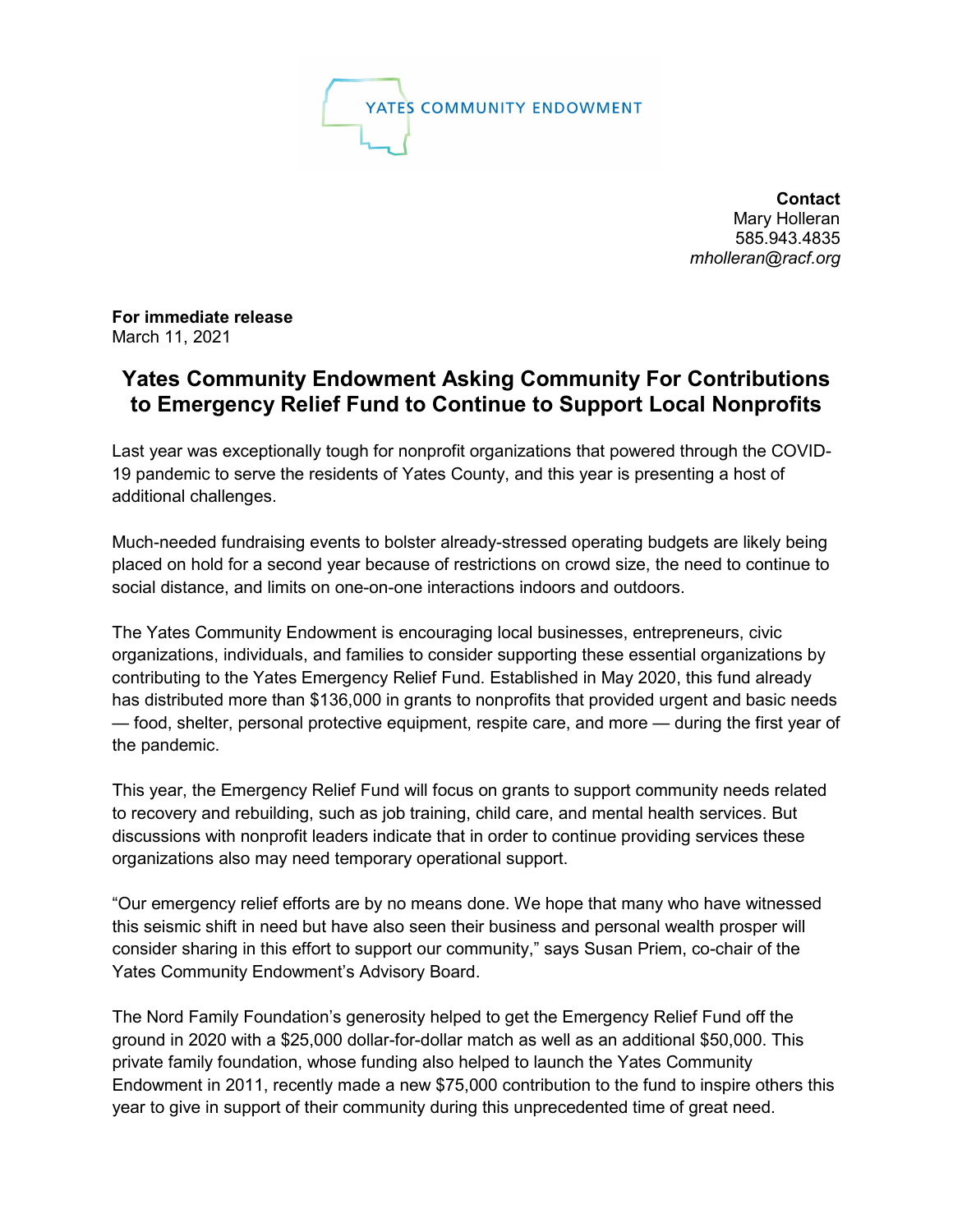The Yates Community Endowment has experience in helping the Yates County community during tough times. It established the Yates Disaster Relief Fund in 2014 after devastating floods destroyed homes, buildings, and roads. The Endowment raised and distributed nearly \$177,000 in partnership with the Keuka Housing Council.

Every dollar donated to the Emergency Relief Fund will be used to help nonprofits serving Yates County.

**To donate:** Any individual, family, business or organization can make a contribution to the Emergency Relief Fund. Donations can be made online using a credit card at *[www.racf.org/YatesRelief](http://www.racf.org/YatesRelief)* or mail a check payable to Yates Emergency Relief Fund, c/o Yates Community Endowment, 500 East Avenue, Rochester, NY 14607.

**To apply for a grant:** Nonprofit organizations serving Yates County are eligible to apply for operational support to continue their work or for support of a program it offers or would like to offer that would help families experiencing COVID-related issues. Applications can be submitted immediately by logging into the Community Foundation's grant portal, which can be found at *www.racf.org/grants/grant-portal/.* Grants will be reviewed by the Yates Community Endowment on a rolling basis.

*About the Yates Community Endowment: The Yates Community Endowment is under the guidance of an all-volunteer, all-local Advisory Board. Since its beginning in 2011, Yates Community Endowment has distributed more than \$600,000 in grants to nonprofit organizations serving Yates County.*